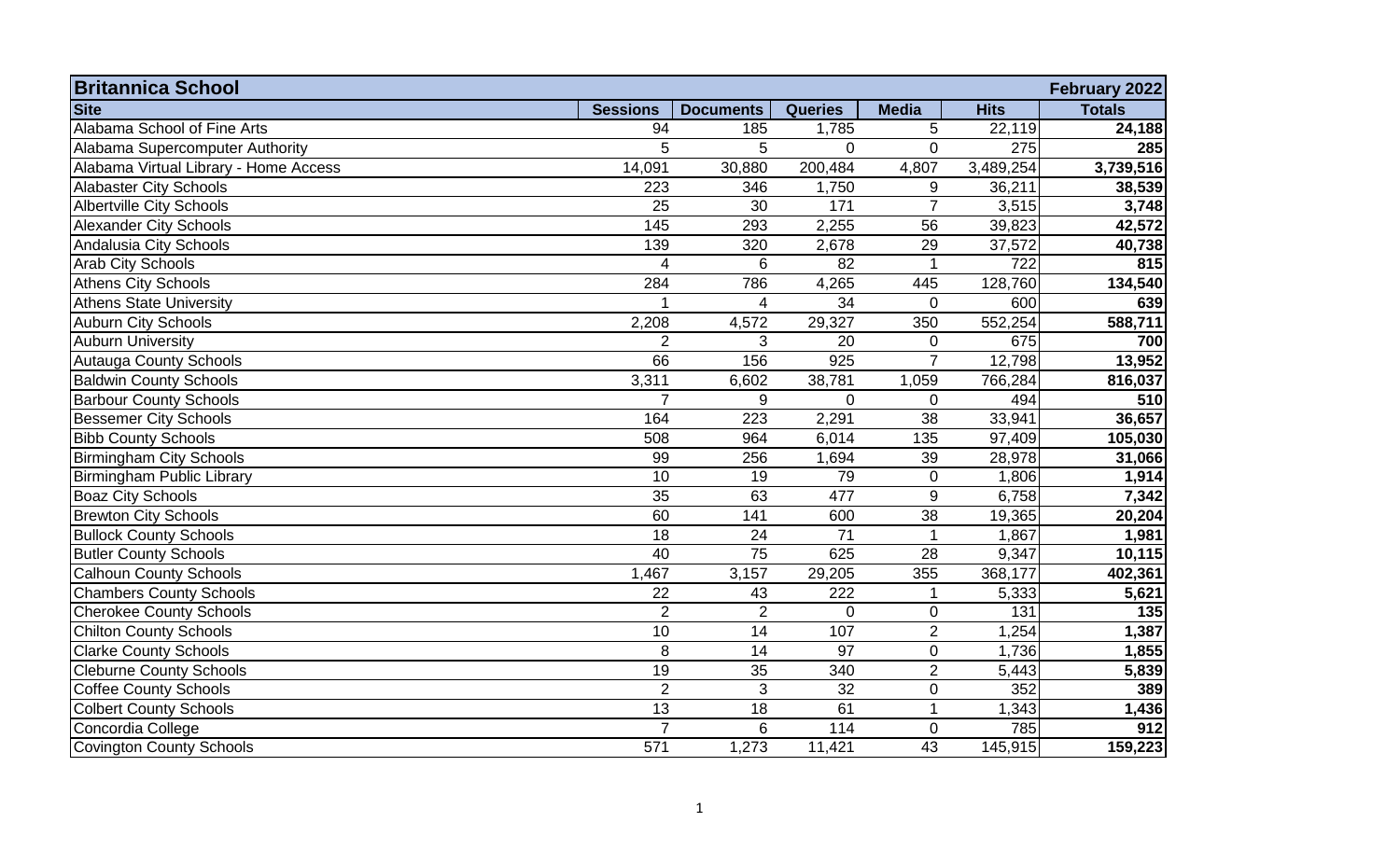| <b>Site</b>                              | <b>Sessions</b> | <b>Documents</b> | <b>Queries</b>  | <b>Media</b>   | <b>Hits</b> | <b>Totals</b>    |
|------------------------------------------|-----------------|------------------|-----------------|----------------|-------------|------------------|
| <b>Crenshaw County Schools</b>           | 4               | 5                | 51              | $\Omega$       | 547         | 607              |
| <b>Cullman County Schools</b>            | 533             | 854              | 4,038           | 255            | 76,842      | 82,522           |
| <b>Dale County Schools</b>               | 70              | 106              | 804             | 3              | 12,947      | 13,930           |
| <b>Daleville City Schools</b>            | 93              | 227              | 677             | 31             | 24,155      | 25,183           |
| <b>Dallas County Schools</b>             | $\mathbf{1}$    | $\overline{2}$   | 22              | $\mathbf 0$    | 215         | 240              |
| <b>DeKalb County Schools</b>             | 5               | $\overline{7}$   | $\overline{53}$ | $\overline{0}$ | 1,013       | 1,078            |
| <b>Demopolis City Schools</b>            | 1,865           | 570              | 5,188           | 88             | 73,527      | 81,238           |
| Dothan City Schools                      | $\overline{4}$  | 5                | 21              | 4              | 454         | 488              |
| <b>Enterprise City Schools</b>           | $\overline{10}$ | $\overline{12}$  | 101             | 0              | 1,531       | 1,654            |
| <b>Fayette County Schools</b>            | $\overline{17}$ | $\overline{21}$  | $\overline{0}$  | 9              | 1,156       | 1,203            |
| <b>Florence City Schools</b>             | 16              | $\overline{37}$  | 218             | $\overline{0}$ | 4,048       | 4,319            |
| Fort Payne City Schools                  | 3,809           | 5,534            | 59,061          | 1,591          | 812,847     | 882,842          |
| <b>Franklin County Schools</b>           | 372             | 847              | 6,920           | 133            | 90,095      | 98,367           |
| <b>Gadsden City Schools</b>              | 656             | 1,303            | 3,410           | 355            | 117,723     | 123,447          |
| <b>Geneva County Schools</b>             | 76              | 136              | 1,321           | 6              | 17,034      | 18,573           |
| <b>Gulf Shores City Schools</b>          | 8               | 16               | 32              | 3              | 1,442       | 1,501            |
| <b>Hale County Schools</b>               | 14              | 35               | 430             | 1              | 5,569       | 6,049            |
| <b>Haleyville City Schools</b>           | $\overline{18}$ | $\overline{28}$  | 200             | 14             | 5,033       | 5,293            |
| <b>Hartselle City Schools</b>            | 295             | 354              | 328             | 39             | 22,371      | 23,387           |
| <b>Henry County Schools</b>              | 3               | 4                | 19              | $\overline{0}$ | 343         | 369              |
| <b>Highlands School</b>                  | 171             | 335              | 2,808           | 198            | 53,699      | 57,211           |
| <b>Homewood City Schools</b>             | $\overline{31}$ | 53               | 195             | $\overline{7}$ | 5,570       | 5,856            |
| <b>Hoover City Schools</b>               | 1,768           | 3,612            | 20,440          | 1,042          | 439,688     | 466,550          |
| <b>Houston County Schools</b>            | 153             | 351              | 1,813           | 85             | 34,740      | 37,142           |
| <b>Huntingdon College</b>                | 5               | $\overline{4}$   | 56              | $\Omega$       | 731         | 796              |
| <b>Huntsville City Schools</b>           | 2,062           | 4,385            | 29,683          | 456            | 509,604     | 546,190          |
| Huntsville-Madison County Public Library | $\overline{2}$  | 3                |                 | $\mathbf 0$    | 263         | 269              |
| <b>Jacksonville City Schools</b>         | $\overline{2}$  | 5                | 19              | $\mathbf 0$    | 399         | 425              |
| <b>Jasper City Schools</b>               | $\mathbf{3}$    | 3                | 16              | $\mathbf 0$    | 328         | $\overline{350}$ |
| Jefferson County Library Cooperative     | 30              | $\overline{57}$  | 214             | 9              | 6,827       | 7,137            |
| Jefferson County Schools                 | 2,028           | 3,425            | 15,180          | 463            | 328,121     | 349,217          |
| <b>Lanett City Schools</b>               | $\overline{7}$  | 14               | 26              | $\overline{0}$ | 1,067       | 1,114            |
| <b>Lauderdale County Schools</b>         | 479             | 844              | 5,836           | 11             | 95,218      | 102,388          |
| <b>Lawrence County Schools</b>           | $\overline{7}$  | 24               | 53              |                | 1,783       | 1,868            |
| Lee County Schools                       | 2,474           | 6,743            | 17,158          | 2,829          | 703,625     | 732,829          |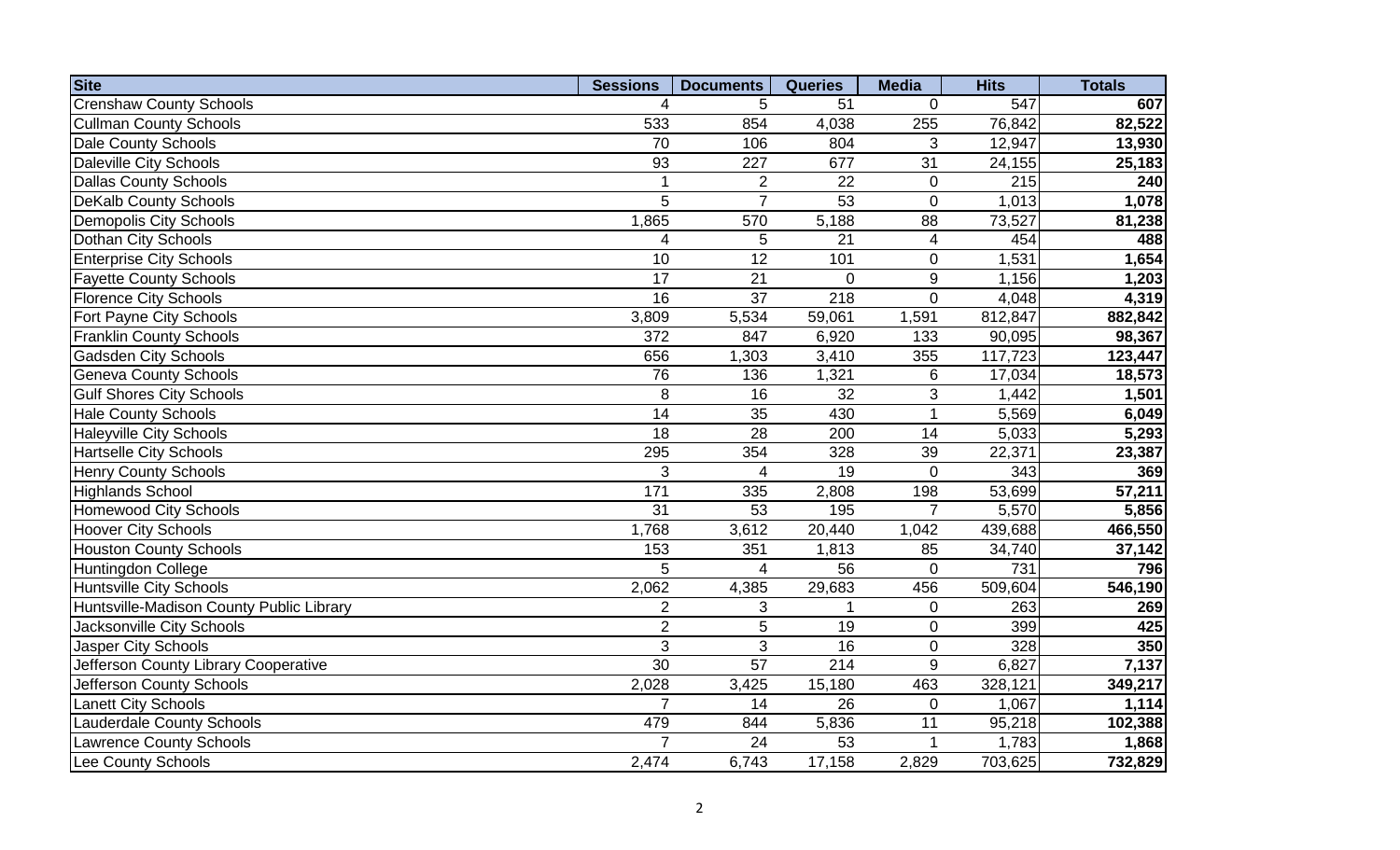| <b>Site</b>                           | <b>Sessions</b> | <b>Documents</b> | <b>Queries</b> | <b>Media</b>   | <b>Hits</b>     | <b>Totals</b>       |
|---------------------------------------|-----------------|------------------|----------------|----------------|-----------------|---------------------|
| Leeds City Schools                    | 60              | 114              | 781            | 31             | 11,700          | 12,686              |
| <b>Limestone County Schools</b>       | 753             | 1,439            | 8,826          | 65             | 133,574         | 144,657             |
| <b>Linden City Schools</b>            | 49              | 154              | 1,166          | 26             | 24,404          | 25,799              |
| <b>Madison City Schools</b>           | 715             | 1,485            | 8,848          | 152            | 159,753         | 170,953             |
| <b>Madison County Schools</b>         | 10              | 13               | 32             | $\overline{0}$ | 1,059           | 1,114               |
| Marengo County Schools                | 97              | 192              | 1,012          | 22             | 17,353          | 18,676              |
| <b>Marion County Schools</b>          | 85              | 146              | 2,687          | $\overline{0}$ | 24,647          | 27,565              |
| <b>Marshall County Schools</b>        | $\overline{2}$  | $\overline{2}$   | $\overline{0}$ | $\overline{0}$ | 95              | 99                  |
| <b>Mobile County Schools</b>          | 5,747           | 10,612           | 43,625         | 1,332          | 1,027,843       | 1,089,159           |
| <b>Mobile Public Library</b>          | 5               | 9                | 100            | 0              | 1,990           | 2,104               |
| <b>Monroe County Schools</b>          | $6\phantom{1}6$ | $\overline{12}$  | 74             | $\overline{0}$ | 949             | 1,041               |
| Montgomery City-County Public Library | 1               | $\overline{2}$   | 10             | $\overline{0}$ | 135             | 148                 |
| <b>Montgomery County Schools</b>      | 1,156           | 2,104            | 16,142         | 144            | 217,198         | 236,744             |
| <b>Morgan County Schools</b>          | 17              | 16               | 128            | 10             | 2,020           | 2,191               |
| Mountain Brook Schools                | 9               | 20               | 153            | $\overline{0}$ | 2,415           | 2,597               |
| <b>Muscle Shoals City Schools</b>     | 123             | 232              | 2,052          | 1              | 30,639          | 33,047              |
| North Shelby Library                  | 1               | $\overline{2}$   | 6              | $\overline{0}$ | 366             | 375                 |
| Northwest Shoals Community College    | 3               | $\overline{4}$   | 17             | $\overline{0}$ | 324             | 348                 |
| <b>Oneonta City Schools</b>           | 512             | 1,022            | 6,918          | 111            | 102,793         | 111,356             |
| <b>Opelika City Schools</b>           | 459             | 1,195            | 5,081          | 298            | 149,354         | 156,387             |
| <b>Oxford City Schools</b>            | 5               | $\overline{7}$   | 77             | 0              | 1,330           | 1,419               |
| <b>Ozark City Schools</b>             | 3               | $\overline{4}$   | 19             | $\overline{0}$ | 434             | 460                 |
| Pelham City School System             | 236             | 590              | 3,519          | 115            | 58,769          | $\overline{63,229}$ |
| Pell City Schools                     | 1,411           | 3,185            | 23,633         | 796            | 314,791         | 343,816             |
| <b>Phenix City Schools</b>            | 1,134           | 2,502            | 15,797         | 281            | 270,354         | 290,068             |
| <b>Pickens County Schools</b>         | 18              | 32               | 148            |                | 2,372           | 2,571               |
| <b>Pike Road City Schools</b>         | 871             | 1,768            | 10,503         | 926            | 173,248         | 187,316             |
| <b>Randolph County Schools</b>        | 39              | 96               | 653            | 35             | 8,249           | 9,072               |
| Reid State Technical College          | 11              | 5                | 59             | 6              | 2,469           | 2,550               |
| <b>Roanoke City Schools</b>           | 30              | 49               | 375            | 1              | 6,255           | 6,710               |
| <b>Russell County Schools</b>         | 4               | $\overline{4}$   | 12             | $\overline{0}$ | 337             | 357                 |
| <b>Russellville City Schools</b>      | 1               | $\overline{2}$   | 92             | $\overline{0}$ | 585             | 680                 |
| <b>Samford University</b>             | 1               | 1                | $\overline{0}$ | $\overline{0}$ | $\overline{57}$ | 59                  |
| <b>Saraland City Schools</b>          | 70              | 130              | 876            | 16             | 13,254          | 14,346              |
| <b>Satsuma City Schools</b>           | 5               | $\overline{7}$   | 53             | $\overline{0}$ | 796             | 861                 |